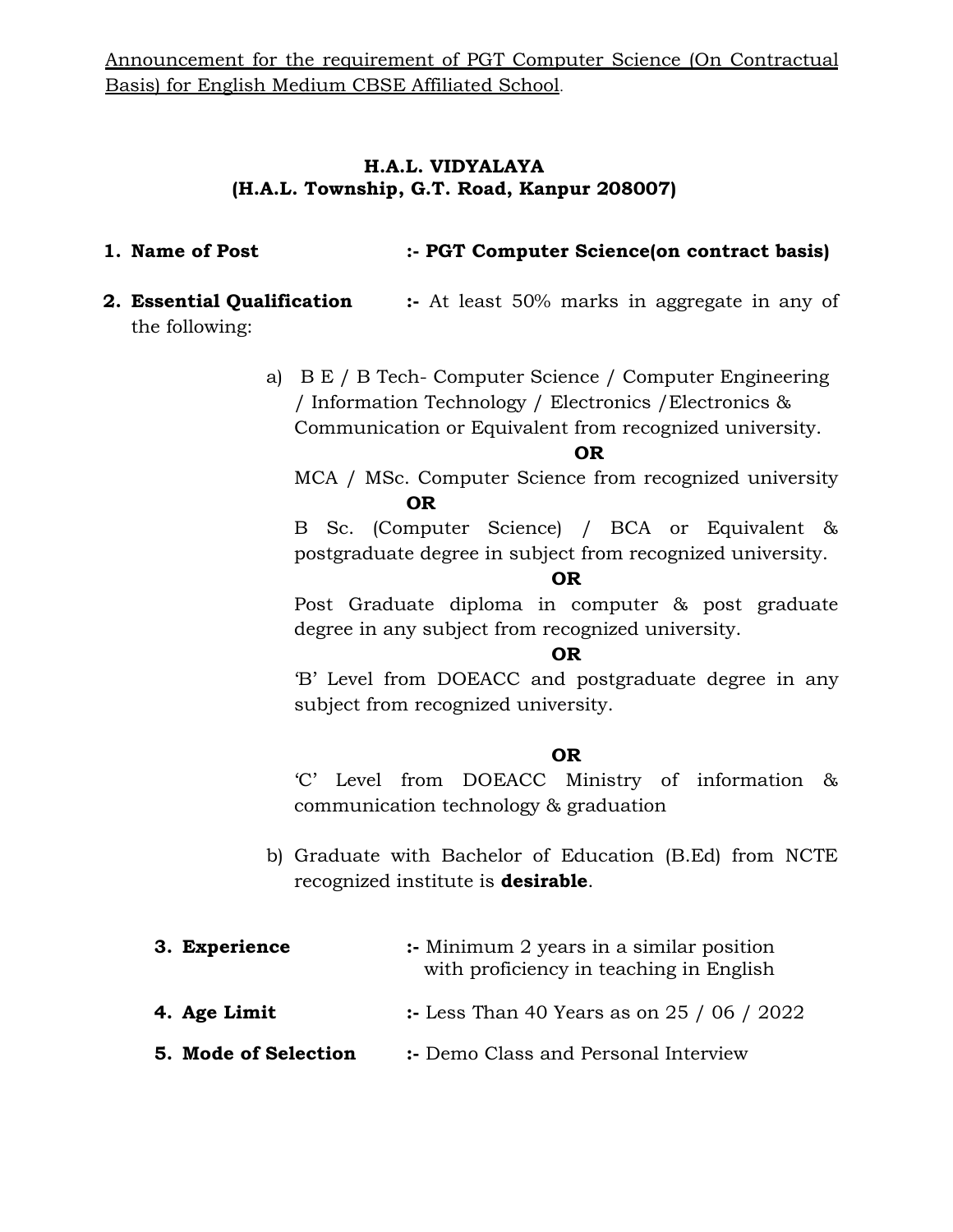#### SALARY & OTHER FEATURES:

- Rs 16,000 /- per month Consolidated (Gross Salary).
- > PF & ESI Deduction as government guidelines\*.
- Free Medical facilities for self and family under ESI Scheme.

#### \* as per government guidelines apply.

Send the filled form "Annexure -1" along with attested copies of certificate testimonials and two latest Passport size photographs to the following address by 20/06/2022:

> The Secretary H.A.L. Education Society C/o H.A.L. Vidyalaya, H.A.L. Township, G.T. Road, Kanpur – 208007

Note: Email and mobile number must be mentioned in resume/ bio-data for communication.

Only shortlisted candidates will be called for interview telephonically followed by e-mail. Initial contract will be for one year and after satisfactory performance and requirement, the contract will be renewed further. (Terms and conditions apply.)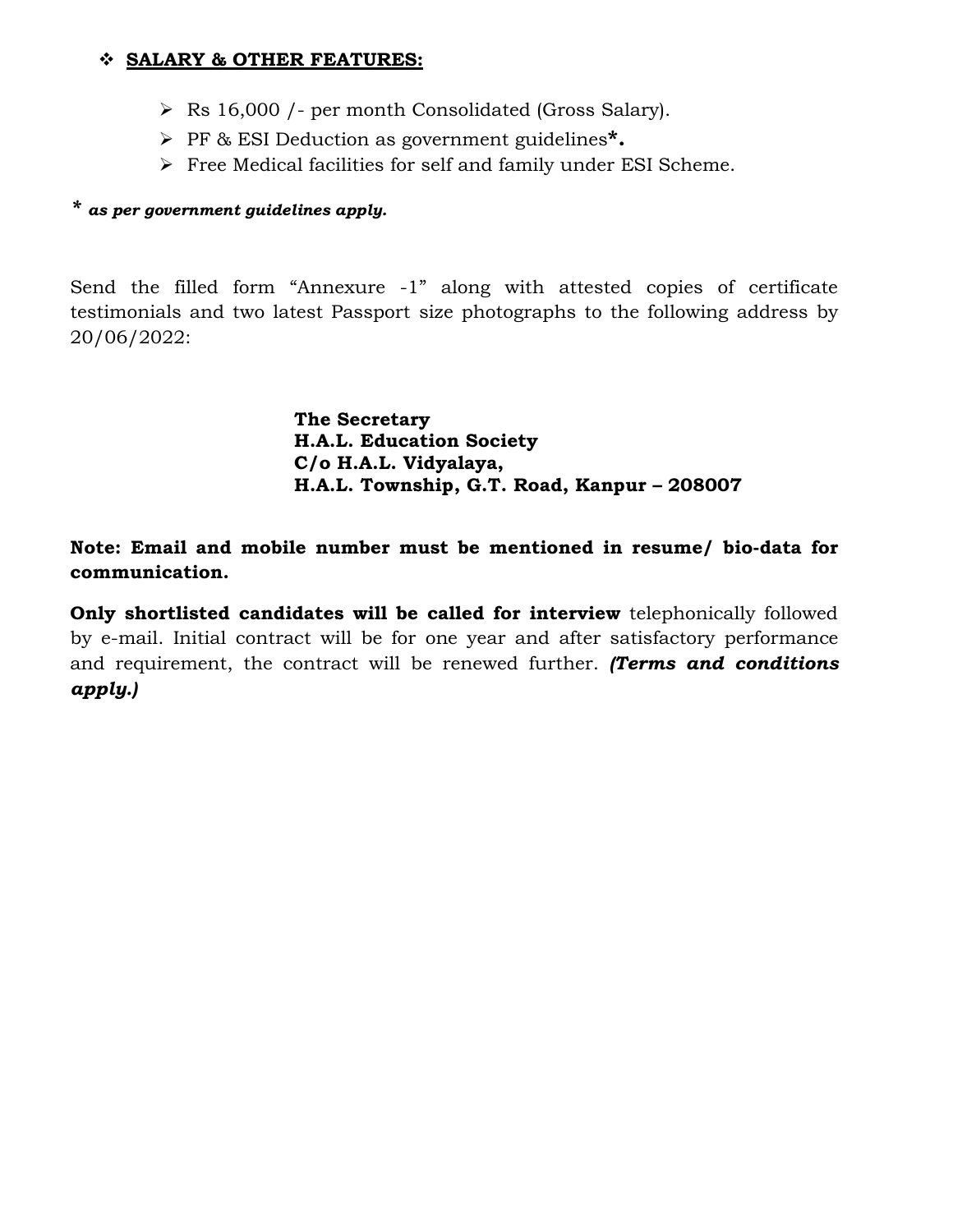Announcement for the requirement of Librarian Cum Teacher (Primary) (On Contractual Basis) for English Medium CBSE Affiliated School.

#### H.A.L. VIDYALAYA (H.A.L. Township, G.T. Road, Kanpur 208007)

1. Name of Post :- Librarian Cum Teacher (Primary) (on contract basis)

#### 2. Essential Qualification :-

c) Bachelor's degree in Library Science with min. 50% marks from a recognized institution.

#### OR

Graduate with min 50% marks with one year diploma in Library Science from a recognized institution.

- d) Fluency of Hindi and English.
- e) Competence to teach junior classes in English.
- f) Knowledge of computer applications and MS OFFICE.
- **3. Experience** :- 2 years (desirable) (*Fresher can also apply*)
- **4. Age Limit** :- Less Than 40 Years as on  $25 / 06 / 2022$
- **5. Mode of Selection :-** Demo Class and Personal Interview

## SALARY & OTHER FEATURES:

- Rs 16,000 /- per month Consolidated (Gross Salary).
- > PF & ESI Deduction as government guidelines\*.
- Free Medical facilities under ESI Scheme\*.

#### \* as per government guidelines apply.

Send the filled form "Annexure -1" along with attested copies of certificate testimonials and two latest Passport size photographs to the following address by 20/06/2022:

> The Secretary H.A.L. Education Society C/o H.A.L. Vidyalaya, H.A.L. Township, G.T. Road, Kanpur – 208007

## Note: Email and mobile number must be mentioned in resume/ bio-data for communication.

Only shortlisted candidates will be called for interview telephonically followed by e-mail. Initial contract will be for one year and after satisfactory performance and requirement, the contract will be renewed further. (Terms and conditions apply.)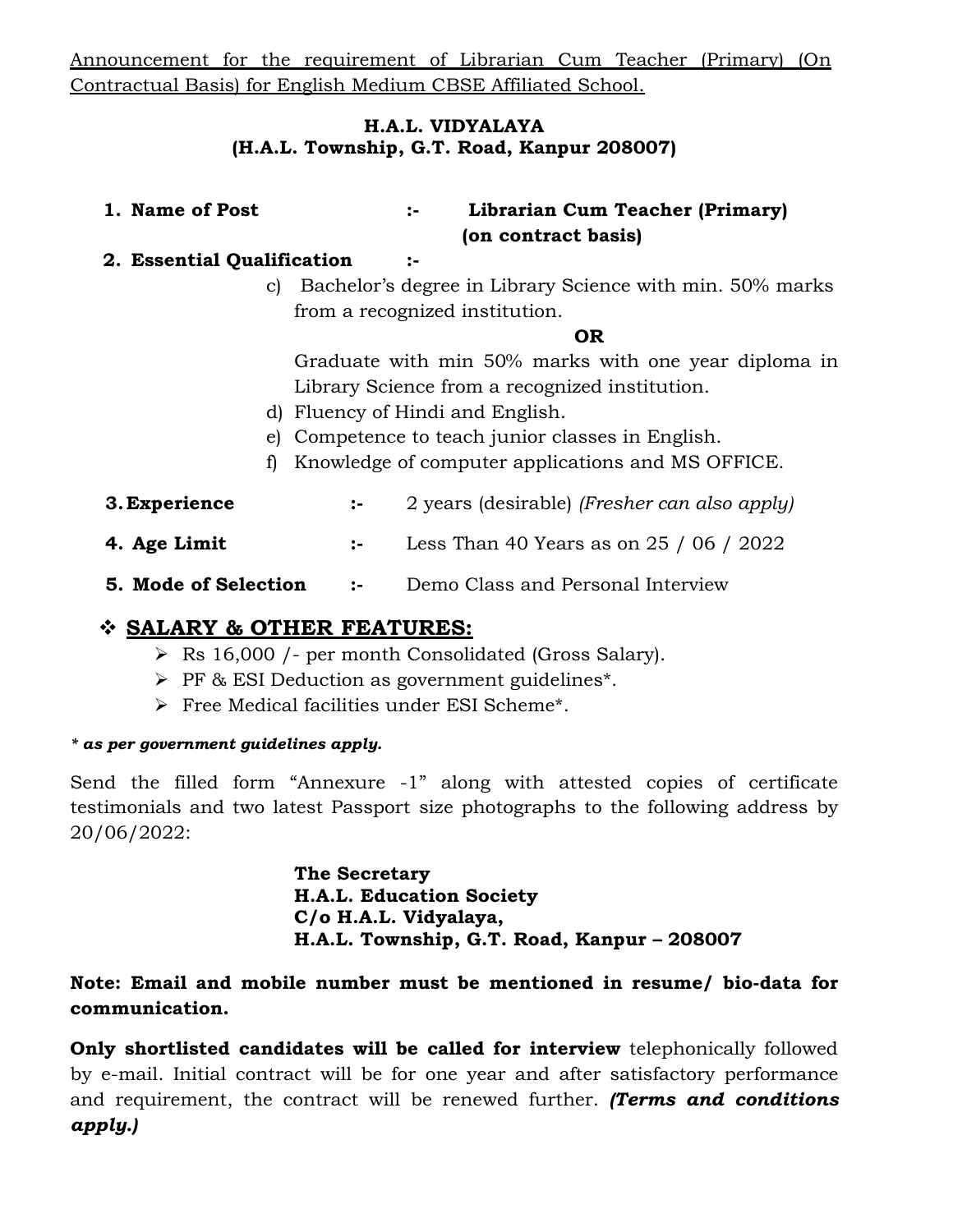Announcement for the requirement of Lower Division Clerk (On Contractual Basis) for English Medium CBSE Affiliated School.

#### H.A.L. VIDYALAYA (H.A.L. Township, G.T. Road, Kanpur 208007)

## 1. Name of Post :- Lower Division Clerk (On Contract Basis)

## 2. Essential Qualification :-

- g) Graduation with Min. 55% marks or equivalent qualification from a recognized Board or University.
- h) A typing speed of minimum 35 w.p.m. in English and 30 w.p.m. in Hindi on computer.
- i) Working Knowledge of English & Hindi.
- j) Knowledge of Computer Applications and MS OFFICE.
- **3. Experience** :- 2 years (desirable) (*Fresher can also apply*) **4. Age Limit** :- Less Than 40 Years as on  $25 / 06 / 2022$
- **5. Mode of Selection :-** Skill Test and Personal Interview

## SALARY & OTHER FEATURES:

- Rs 15,000 /- per month Consolidated (Gross Salary).
- > PF & ESI Deduction as government guidelines\*.
- Free Medical facilities under ESI Scheme\*.

## \* as per government guidelines apply.

Send the filled form "Annexure -1" along with attested copies of certificate testimonials and two latest Passport size photographs to the following address by 20/06/2022:

> The Secretary H.A.L. Education Society C/o H.A.L. Vidyalaya, H.A.L. Township, G.T. Road, Kanpur – 208007

## Note: Email and mobile number must be mentioned in resume/ bio-data for communication.

Only shortlisted candidates will be called for interview telephonically followed by e-mail. Initial contract will be for one year and after satisfactory performance and requirement, the contract will be renewed further. (Terms and conditions apply.)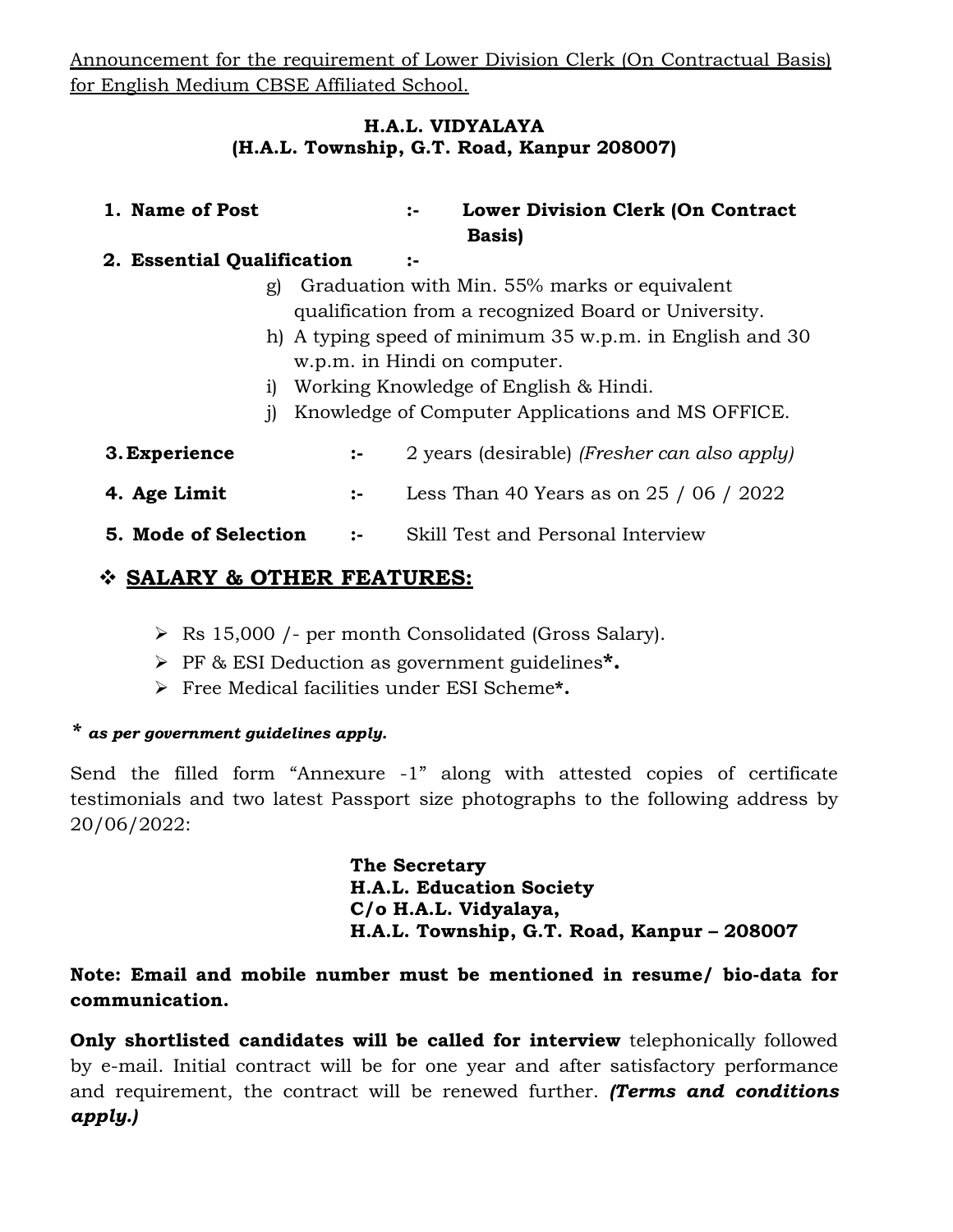

# ANNEXURE -1

# H.A.L. VIDYALAYA

(English Medium, Sr. Sec. school, Affiliated to CBSE) H.A.L. Township, G.T. Road, Kanpur 208007

3.5 X 2.5 C. M.

Paste Latest Passport Size Photo

| Sr.<br>No.     | <b>Description</b>                                                                                           |                                                                                                                                                                                                                                                                                                                                                                                                                                                     | <b>Details</b>                                  |                           |
|----------------|--------------------------------------------------------------------------------------------------------------|-----------------------------------------------------------------------------------------------------------------------------------------------------------------------------------------------------------------------------------------------------------------------------------------------------------------------------------------------------------------------------------------------------------------------------------------------------|-------------------------------------------------|---------------------------|
| 1.             | <b>Name</b><br><b>of</b><br>Applicant                                                                        |                                                                                                                                                                                                                                                                                                                                                                                                                                                     |                                                 |                           |
| 2.             | Post Applied<br>for                                                                                          |                                                                                                                                                                                                                                                                                                                                                                                                                                                     |                                                 |                           |
| 3.             | Aadhar Card<br>(Self-<br>No.<br>Attested)                                                                    |                                                                                                                                                                                                                                                                                                                                                                                                                                                     |                                                 |                           |
| 4 <sub>1</sub> | $\prime$<br>Father's<br>Husband's<br><b>Name</b>                                                             |                                                                                                                                                                                                                                                                                                                                                                                                                                                     |                                                 |                           |
| 5 <sub>1</sub> | Mother's<br><b>Name</b>                                                                                      |                                                                                                                                                                                                                                                                                                                                                                                                                                                     |                                                 |                           |
| 6.             | Date Of Birth<br>(As per High<br>School / SSC<br>Certificate)                                                | DAY / MONTH/YEAR<br>$\frac{1}{\sqrt{1-\frac{1}{2}}}\frac{1}{\sqrt{1-\frac{1}{2}}}\frac{1}{\sqrt{1-\frac{1}{2}}}\frac{1}{\sqrt{1-\frac{1}{2}}}\frac{1}{\sqrt{1-\frac{1}{2}}}\frac{1}{\sqrt{1-\frac{1}{2}}}\frac{1}{\sqrt{1-\frac{1}{2}}}\frac{1}{\sqrt{1-\frac{1}{2}}}\frac{1}{\sqrt{1-\frac{1}{2}}}\frac{1}{\sqrt{1-\frac{1}{2}}}\frac{1}{\sqrt{1-\frac{1}{2}}}\frac{1}{\sqrt{1-\frac{1}{2}}}\frac{1}{\sqrt{1-\frac{1}{2}}}\frac{1}{\sqrt{1-\frac{$ | Age On 25/06/2022<br><b>YEARS</b><br>MONTS DAYS | SEX (MALE/FEMALE)         |
| 7.             | Class XII or<br>equivalent<br>from<br>$\mathsf{a}$<br>recognized<br><b>Board</b><br><b>or</b><br>institution | Obtained Marks ______________ Total                                                                                                                                                                                                                                                                                                                                                                                                                 | Marks ___________ Percentage(%)                 |                           |
| 8.             | <b>Bachelor's</b><br>Degree from<br>a recognized<br>university                                               | <b>Obtained</b><br><b>Marks</b> ______________                                                                                                                                                                                                                                                                                                                                                                                                      | Total<br>Marks __________ Percentage(%)         |                           |
| 9.             | Post<br>Degree from<br>a recognized<br>university                                                            | Graduate   University/Institution:<br>Obtained Marks <b>Total Marks</b> Total Marks                                                                                                                                                                                                                                                                                                                                                                 |                                                 | Percentage(%) ___________ |
| 10.            | B.Ed.<br>or<br>Equivalent<br>degree from a<br>recognized<br>university.                                      | University/Institution: University/Institution:<br>Marks_________________Total<br>Obtained                                                                                                                                                                                                                                                                                                                                                          | Marks <b>on and Marks</b>                       | Percentage(%)             |